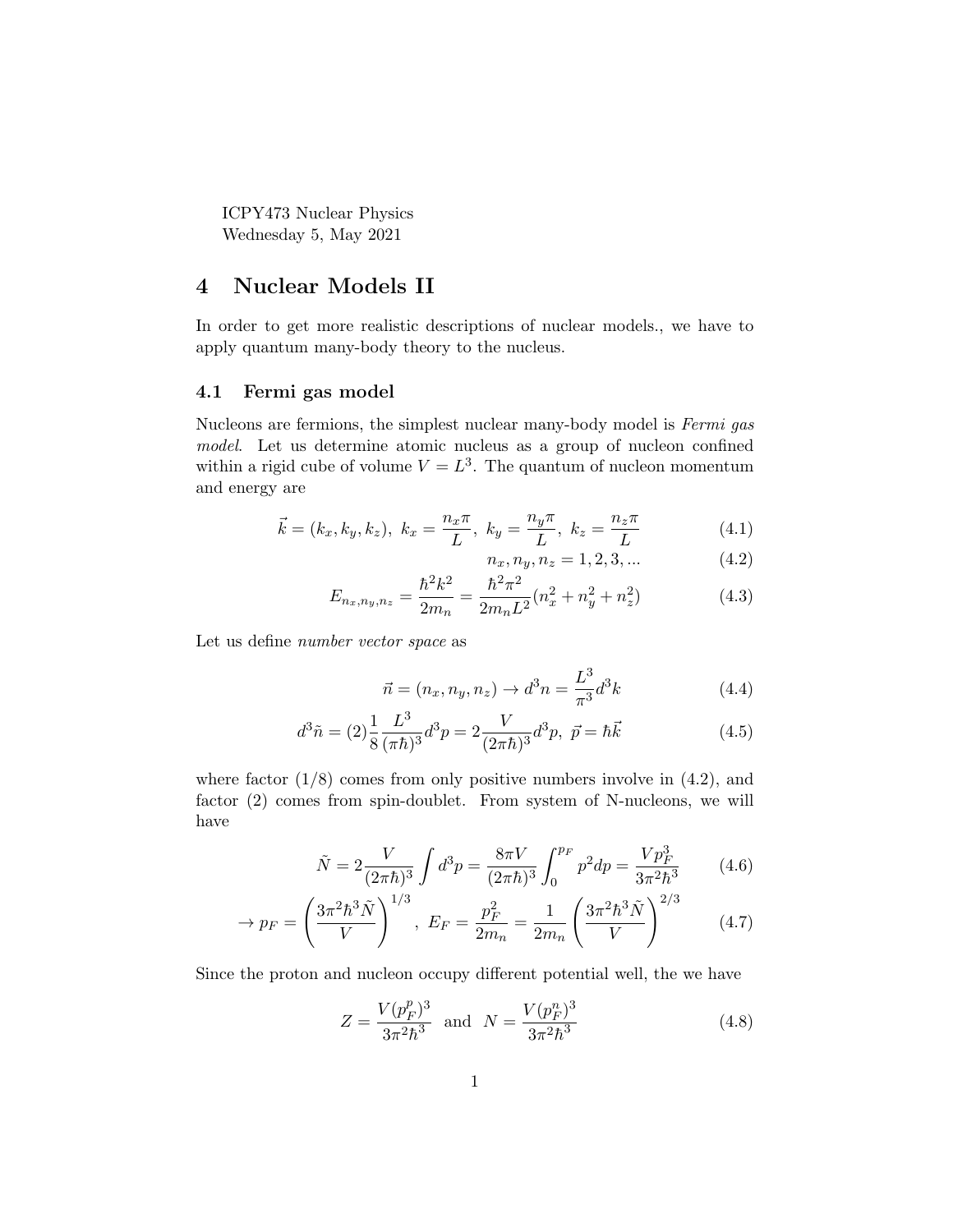Since

$$
r = r_0 A^{1/3} \to V = \frac{4\pi r^3}{3} = \frac{4\pi r_0^3 A}{3} \tag{4.9}
$$

$$
\tilde{N} = \frac{4\pi r_0^3 A}{3} \cdot \frac{p_F^3}{3\pi^2 \hbar^3} = \frac{4Ar_0^3}{9\pi^2 \hbar^3} p_F^3 \to p_F = \left(\frac{9\pi \tilde{N}}{4A}\right)^{1/3} \frac{\hbar}{r_0}
$$
(4.10)

$$
E_F = \frac{p_F^2}{2m_n} \to \tilde{N} = \tag{4.11}
$$

In case of  $\tilde{N}=N=P=A/2,$  we will have

$$
p_F = \left(\frac{9\pi}{8}\right)^{1/3} \frac{\hbar}{r_0} \simeq 250 MeV/c \text{ and } E_F \simeq 33 MeV \tag{4.12}
$$

Together with nucleon binding energy, we can estimate the depth of nuclear potential well to be  $V_0 \sim -40 MeV$ .





The Coulomb repulsion potential neck is

$$
V_C(r) = (Z - 1)\frac{k_e e^2}{r} = (Z - 1)\frac{\alpha \cdot \hbar c}{r}, \ \alpha = \frac{k_e e^2}{\hbar c} \simeq \frac{1}{137}
$$
(4.13)

The average energy per nucleon is

$$
\langle E \rangle = \frac{\int_0^{E_F} E \frac{dN}{dE} dE}{\int_0^{E_F} \frac{dN}{dE} dE} = \frac{\int_0^{p_F} E \frac{dN}{dp} dp}{\int_0^{p_F} \frac{dN}{dp} dp} = \frac{\int_0^{p_F} \frac{p^2}{2m_n} p^2 dp}{\int_0^{p_F} p^2 dp}
$$

$$
= \frac{3}{5} \frac{p_F^2}{2m_n} \simeq 20 MeV \tag{4.14}
$$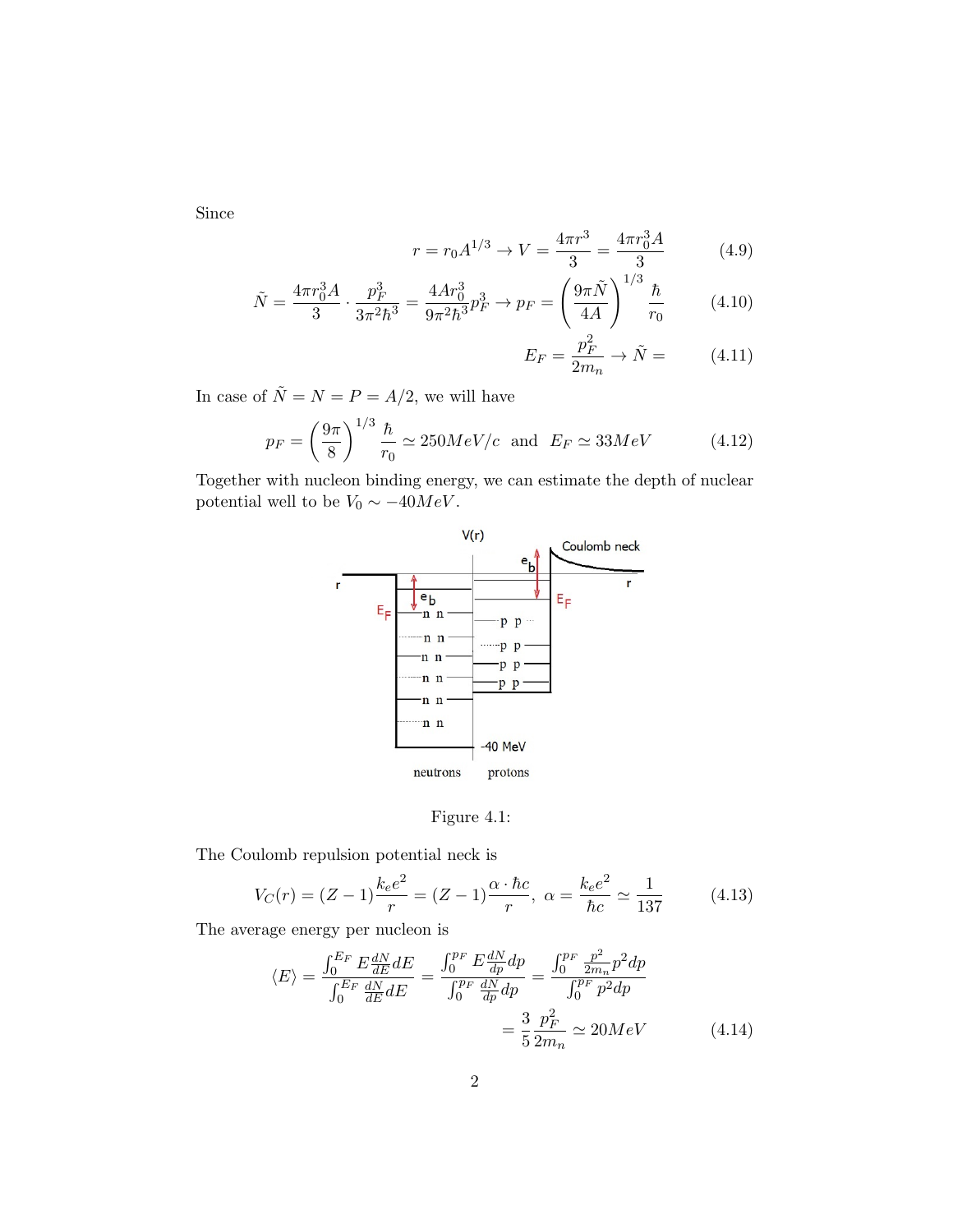where  $\frac{dN}{dp} = cont.p^2$  and  $EdE = pdp$ . The total nuclear (kinetic) energy is then equal to

$$
E_{tot}(N, Z) = N \langle E_n \rangle + Z \langle E_p \rangle = \frac{3}{10m_n} \left( N (p_F^n)^2 + Z (p_F^p)^2 \right)
$$

$$
= \frac{3}{10m_n} \frac{\hbar^2}{r_0^2} \left( \frac{9\pi}{4} \right)^{2/3} \frac{N^{5/3} + Z^{5/3}}{A^{2/3}} \tag{4.15}
$$

We observe that this nuclear energy get maximized at  $N = Z = A/2$ , i.e.,

$$
E_{tot,max} = \frac{3}{10m_n} \frac{\hbar^2}{r_0^2} \left(\frac{9\pi}{8}\right)^{2/3} A \tag{4.16}
$$

Taylor expansion of (4.15) in terms of  $(N - Z)^2$  and written as  $E_{tot} =$  $E_{tot}^{(0)} + E_{tot}^{(1)} + \dots$ , we find that  $(4.16) = E_{tot}^{(0)}$ , and

$$
E_{tot}^{(1)} = \frac{3}{10m_n} \frac{\hbar^2}{r_0^2} \left(\frac{9\pi}{8}\right)^{2/3} \frac{5(N-Z)^2}{9A} \tag{4.17}
$$

## 4.2 Liquid drop model

The liquid drop model was first proposed by George Gamow and further developed by Niels Bohr and John Archibald Wheeler. It treats the nucleus as a drop of incompressible fluid of very high density, held together by the nuclear force. The nuclear binding energy is then determined from the energy of a drop of the liquid as

$$
E_b(A, Z) = a_V A - a_S A^{2/3} - a_C \frac{Z(Z - 1)}{A^{1/3}} - a_A \frac{(N - Z)^2}{A} + \delta(A, Z)
$$
\n(4.18)

where

$$
a_V = 15.85 MeV,
$$
  
\n
$$
a_S = 18.34 MeV,
$$
  
\n
$$
a_C = 0.714 MeV,
$$
  
\n
$$
a_A = 23.21 MeV
$$
  
\n
$$
a_P = 12.00 MeV,
$$
  
\n(4.19)

$$
\delta(A, Z) = \begin{cases}\n+\delta_0, & A, Z - even \\
0, & A - odd \\
-\delta_0, & A, Z - odd\n\end{cases}, \delta_0 = \frac{a_P}{A^{1/2}}\n\tag{4.20}
$$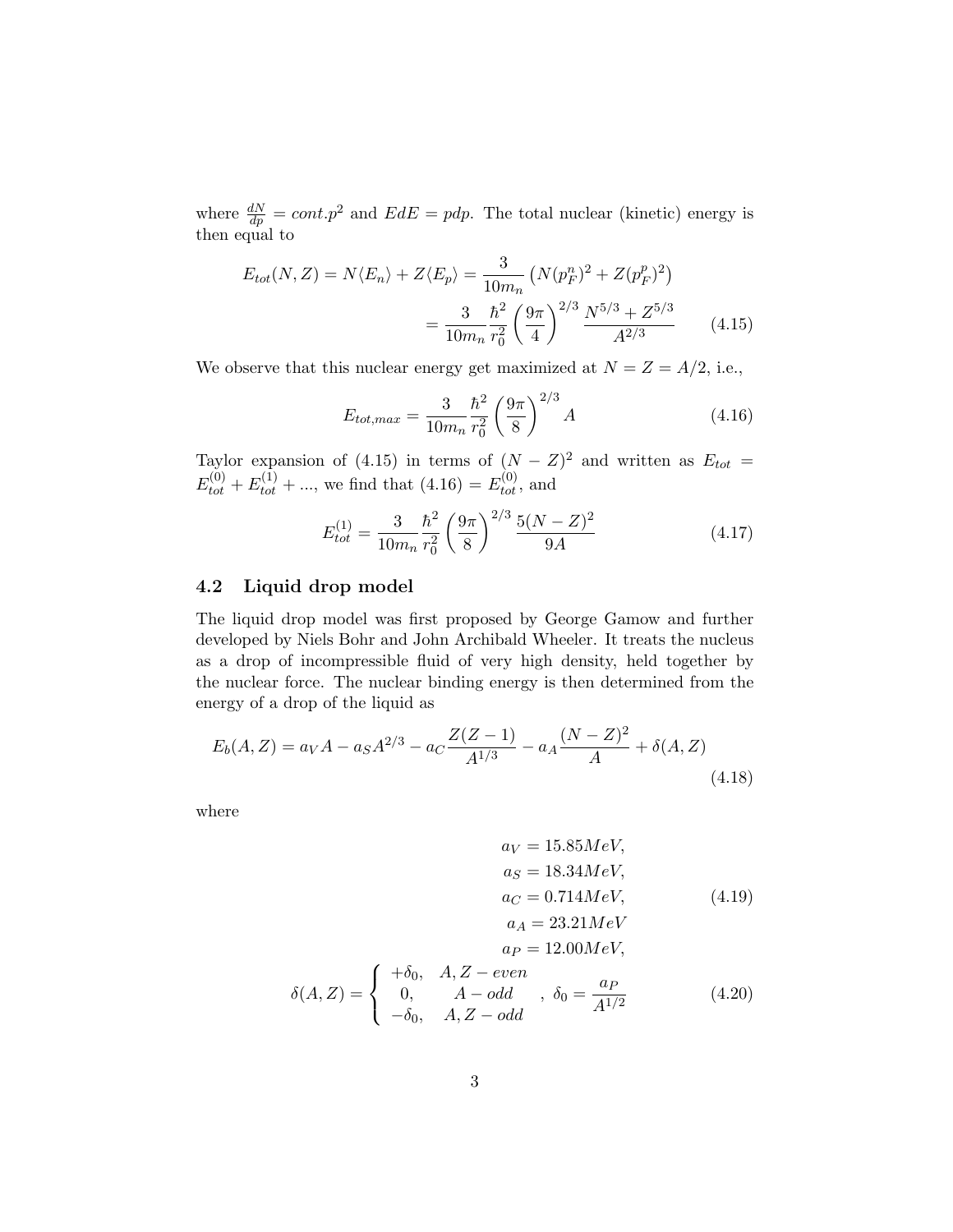



Figure 4.2:

## 4.3 Collective model

In this model, the nuclear energy is determined from dynamics of the bulk nuclear matter. This dynamics occur in form of deformed sphere. From nuclear radius

$$
r = r_0 A^{1/3} = R_0 \to R(\theta, \phi; t) = R_0 \left( 1 + \sum_{l,m} \alpha_{lm}(t) Y_{lm}(\theta, \phi) \right) \quad (4.21)
$$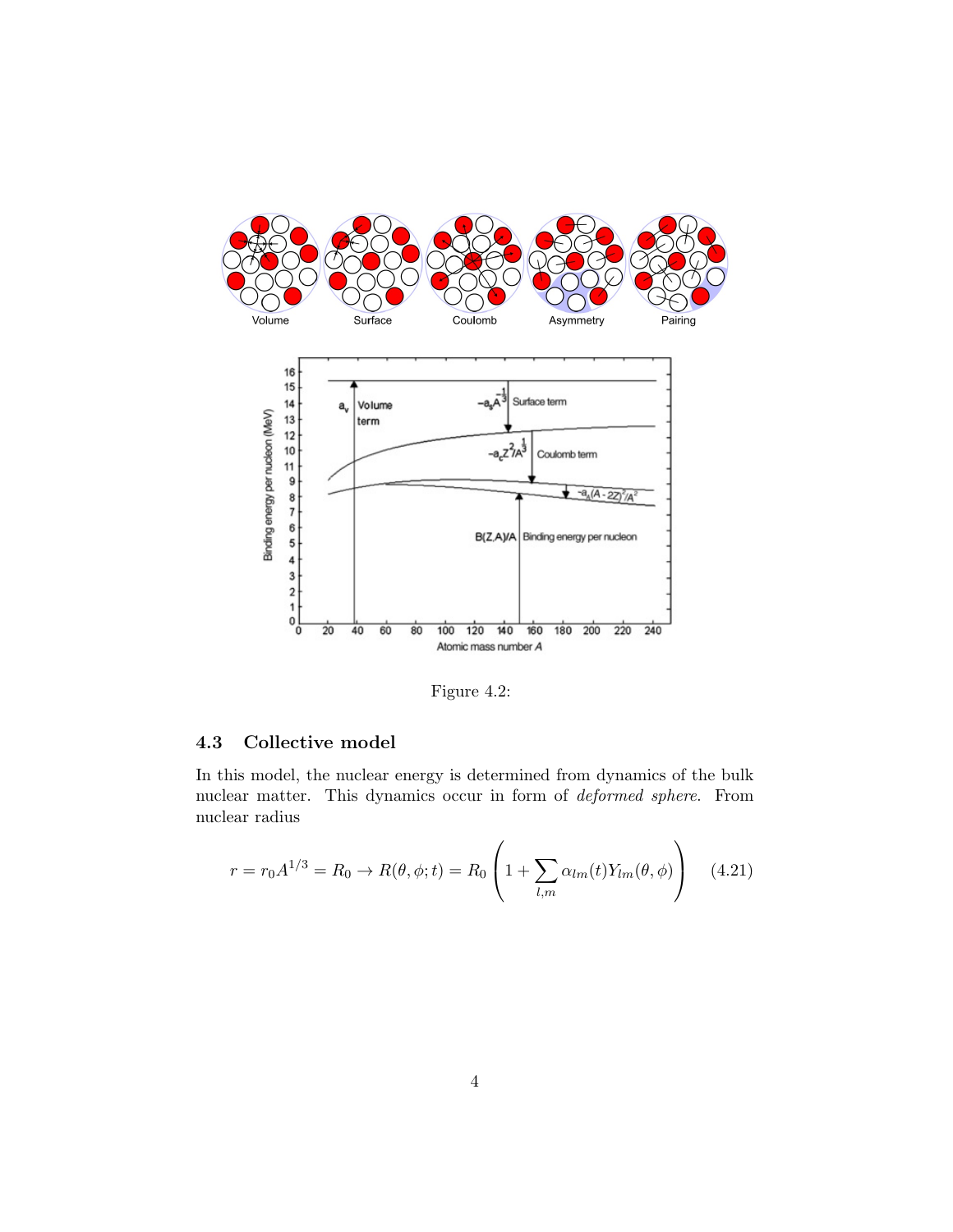$$
l = 0 \t (monopole)
$$
  
\n
$$
l = 1 \t (dipole)
$$
  
\n
$$
l = 2 \t (quadrupole)
$$
  
\n
$$
l = 3 \t (octupole)
$$
  
\n
$$
l = 4 \t (hexadecupole)
$$



Figure 4.3:

Its dynamics will appear in terms of rotation and vibration (breathing), for example of rotational energy

$$
E_j^{rot} = \frac{\hbar^2 j(j+1)}{I}, \quad \pi = (-1)^j \text{ (parity)} \tag{4.22}
$$



Figure 4.4:

with